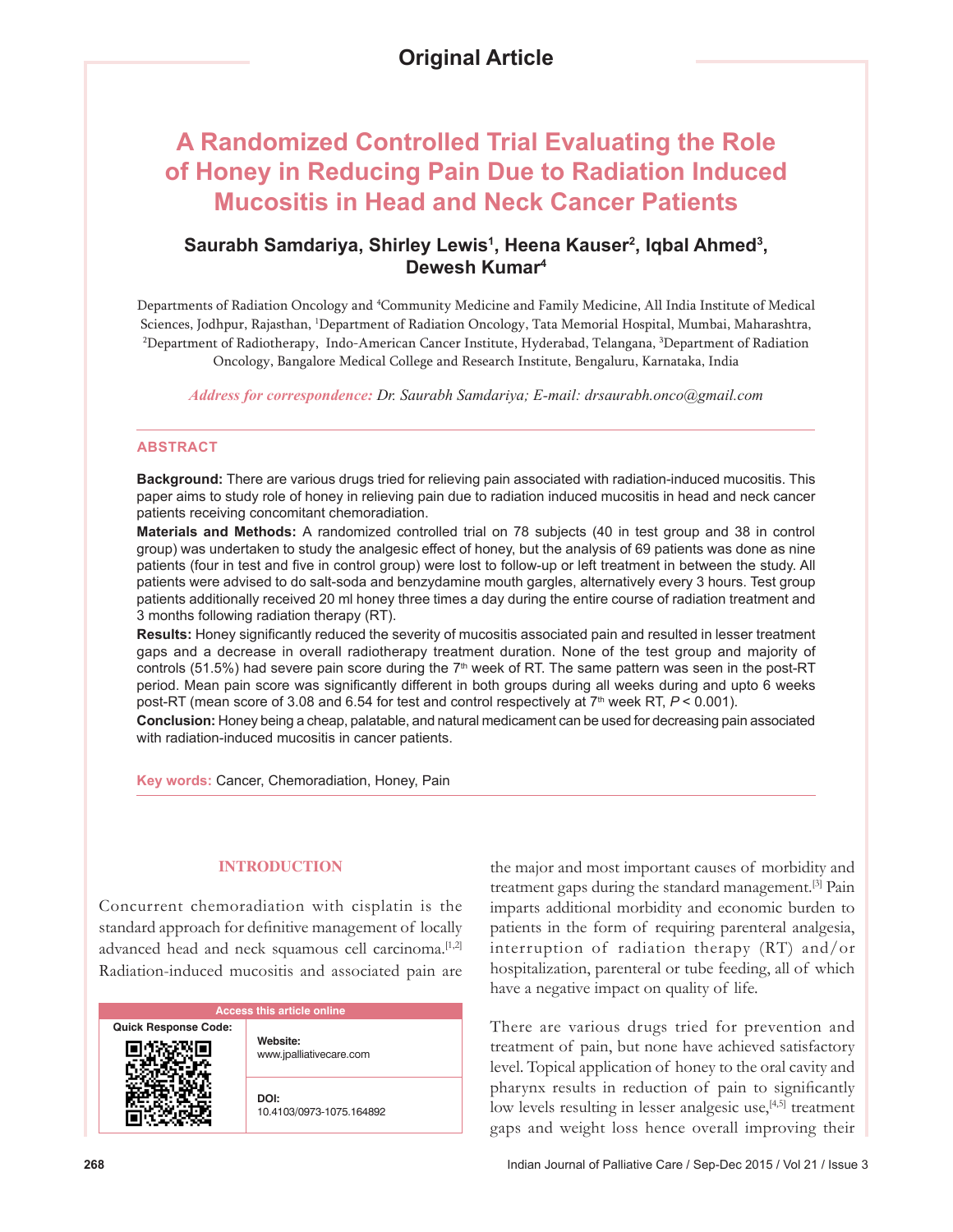compliance and tolerability toward radiation schedule. This has helped in completing the radiation treatment protocol within stipulated time period, hence causing the maximum possible effect achieved by RT on the tumor.

Prophylaxis and management of radiation‑induced mucositis by honey has been studied in past in phase‑II randomized controlled trials, and it has shown encouraging results.[6‑8] This paper attempts to evaluate the effect of honey on pain due to radiation induced mucositis in our set up.

## **MATERIALS AND METHODS**

## **Study design**

This prospective, randomized open label controlled trial was undertaken in a tertiary care hospital setup to study the analgesic effect of honey in locally advanced head and neck cancer (HNC) patients receiving the concomitant chemoradiation. An open label design was chosen because participants (patients) were necessarily aware of the treatment given and group assigned. The study was approved by the Institutional Ethics Committee, and informed consent was obtained from all participants.

## **Study population**

HNC patients attending Radiation Oncology Clinic from November 2011 to January 2013.

## **Sample size, enrolment, and study procedures**

The study was designed and powered to detect the difference in reduction of pain score by honey. Taking previous studies<sup>[9]</sup> into consideration, the expected difference between the arms was taken to be 25% (reduction of pain score from 80% to 55% by honey). Considering  $\alpha$  (type I error rate) and desired power (1− $\beta$ , where  $\beta$  < 0.2) to be 0.05 and 80% respectively, the desired sample size comes out to be 35 in each arm. Additionally adding dropout rate of 10% in each arm (four patients in each group), the final sample size came up to total 78 patients. In our set up, approximately 90 patients with HNC requiring upfront RT turn up every year and taking attrition and lost to follow‑up into account, so all the patients agreeing to participate in the study were randomized during the first 10 months of the study period which was the period for recruitment. Primary end point was the occurrence of grade  $\geq$ 3 vomiting, an anaphylactic reaction that is not attributable to entities other than honey beyond doubt.

## **Inclusion criteria**

Patients having age between 18 and 70 years, Karnofsky Performance Status (KPS) scale >70, carcinoma of oral cavity, oropharynx, hypopharynx, and larynx planned to receive radical chemoradiation with directly visible oral or oropharyngeal mucosa in radiation field (Stage III, IVA and IVB), planned to receive RT by conventional fractionation schedule with normal hematological investigations. Renal function test (RFT), liver function test (LFT), chest X-ray.

## **Exclusion criteria**

Patients planned to receive external beam RT (EBRT) by altered fractionation schedules, planned to receive total dose <66 Gy, history of previous treatment of head and neck malignancy with any of the following modalities‑surgery, radiotherapy, chemotherapy, no evidence of distant metastasis.

## **Randomization**

Eligible patients were randomly allocated to one of the two treatment groups(experimental and control) using random number table. A total of 78 participants were enrolled and subsequently randomly assigned to either of the group. The participants in the test group and control group were 40 and 38 respectively but due to lost to follow‑up and some patients left the treatment, finally 36 participants in the test group and 33 participants in the control group were analyzed [Figure 1].



**Figure 1:** Flow diagram of study design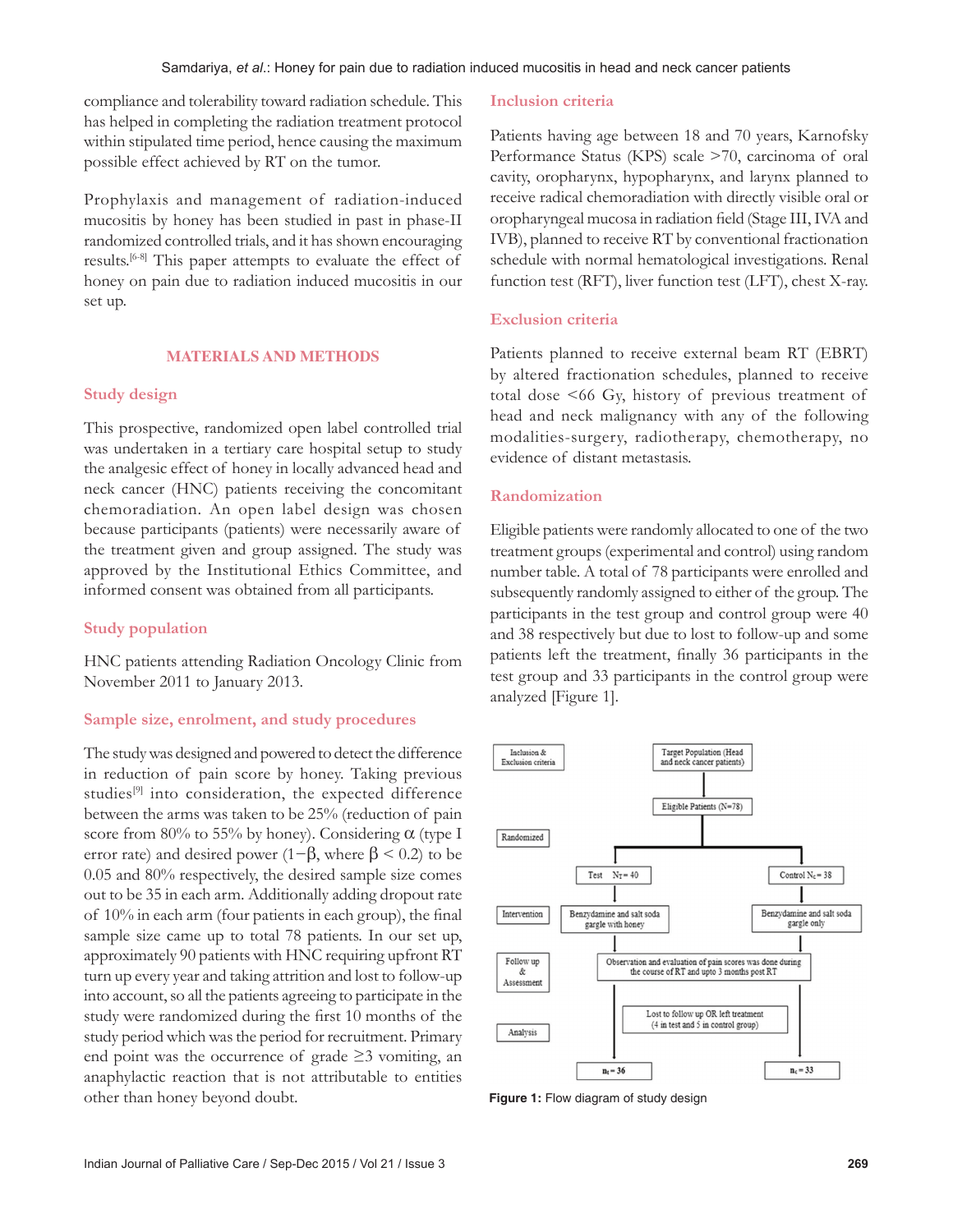## **Treatment plan**

#### *Pretreatment evaluation*

A complete detailed history of presenting complaints, past history, associated comorbid conditions, family history, personal history, and socioeconomic history with emphasis on personal habits such as betel nut chewing, tobacco, and alcohol consumption was taken. Patient's performance and nutritional status were assessed and documented. Detailed oral, oropharyngeal, laryngeal examination to evaluate the extent of the primary disease with also an emphasis on the oral, and dental hygiene was done. Investigations included complete blood picture (complete hemogram/RFT/LFT), biopsy from the primary tumor and/or fine‑needle aspiration cytology of metastatic lymph nodes, dental evaluation, dental prophylaxis, chest X‑ray (posteroanterior view), X‑ray mandible (panorex/ lateral oblique view), and computed tomography scan neck (base of skull to clavicle).

## *Description of intervention*

Test group patients were treated with Cobalt-60 teletherapy unit of 80 cm source to surface distance (Theratron Elite 80, MDS Nordion Ontario, Canada). Initial tumor volume consisted of the primary tumor, involved lymph nodes, and probable sub‑clinical disease. The irradiation field was reduced after 46 Gy to spare the spinal cord. Posterior neck electron boost to a dose of 24 Gy in 12 fractions were given in selected cases. The patients were immobilized with thermoplastic masks, in the supine position with shoulder retraction. All patients were treated with two parallel opposed lateral fields. Simulation X‑ray film with lead wire markings was taken for verification of radiation portals and necessary corrections according to the standard portals were made before the start of treatment. RT was given as conventional RT. Treatment commenced on Monday, continued up to Friday and Saturday, Sunday being the rest days. Patients received a total of 6600–7000 cGy/33–35 fractions, 200 cGy/fraction over 6.5–7 weeks (47–49 days). Primary and involved nodes received a dose of 6600–7000 cGy. Posterior neck electron boost was given in selected cases with N3 node or nodes in level V, which were not covered in off cord field. The drug cisplatin was used as a single agent concurrently with EBRT in the dose of  $40 \text{ mg/m}^2/\text{week}$ for 5–6 cycles. All patients were evaluated by fasting and postprandial blood sugar level. All patients in the test group received 20 ml of honey 15 min before, 15 min after, and 6 h after RT. Patients were advised to rinse honey on the oral mucosa and then to swallow slowly to smear it on the oral and pharyngeal mucosa. Written protocol in their language was given to all patients. Fasting and postprandial blood sugar

levels were monitored for all test group patients every week during RT. Along with the honey, the patients were advised to do salt‑soda and benzydamine mouth gargles alternatively, every 3 h as the standard oral protocol. They were advised to do this protocol throughout the radiation treatment and 3months post‑RT along with advice on adequate fluid intake, with a high protein diet, oral and dental cares.

## **Control group**

All patients were treated with same radiation and chemotherapy protocols as test group patients. The standard oral protocol of salt‑soda and benzydamine gargle every 3 h was done by patients during the course of EBRT and upto 3 months post‑RT.

## **Treatment monitoring**

All patients were advised to demonstrate the act of swishing and swallowing honey on Monday of every week. All patients were closely monitored during their entire treatment course every day. Every attempt was made to maintain adequate hydration, protein and caloric intake, and oral hygiene for all the patients during the entire treatment course. Pain scores were documented on a weekly basis using visual analog scale [Figure 2] by two independent observers. Timely interventions in the form of oral or intravenous antibiotics after oral swab/sputum culture sensitivity testing; short course steroids for extensive grade 3 mucositis, gentian violet local application for moist desquamations of skin were administered. Patients with reduced oral intake were put on Nasogastric tube feeds.

Any delay in causing treatment interruption was noted, and necessary gap correction for radiotherapy was done. Chemotherapy was withheld during radiotherapy interruptions. Radiotherapy was planned to be continued



**Figure 2:** Pain assessment scale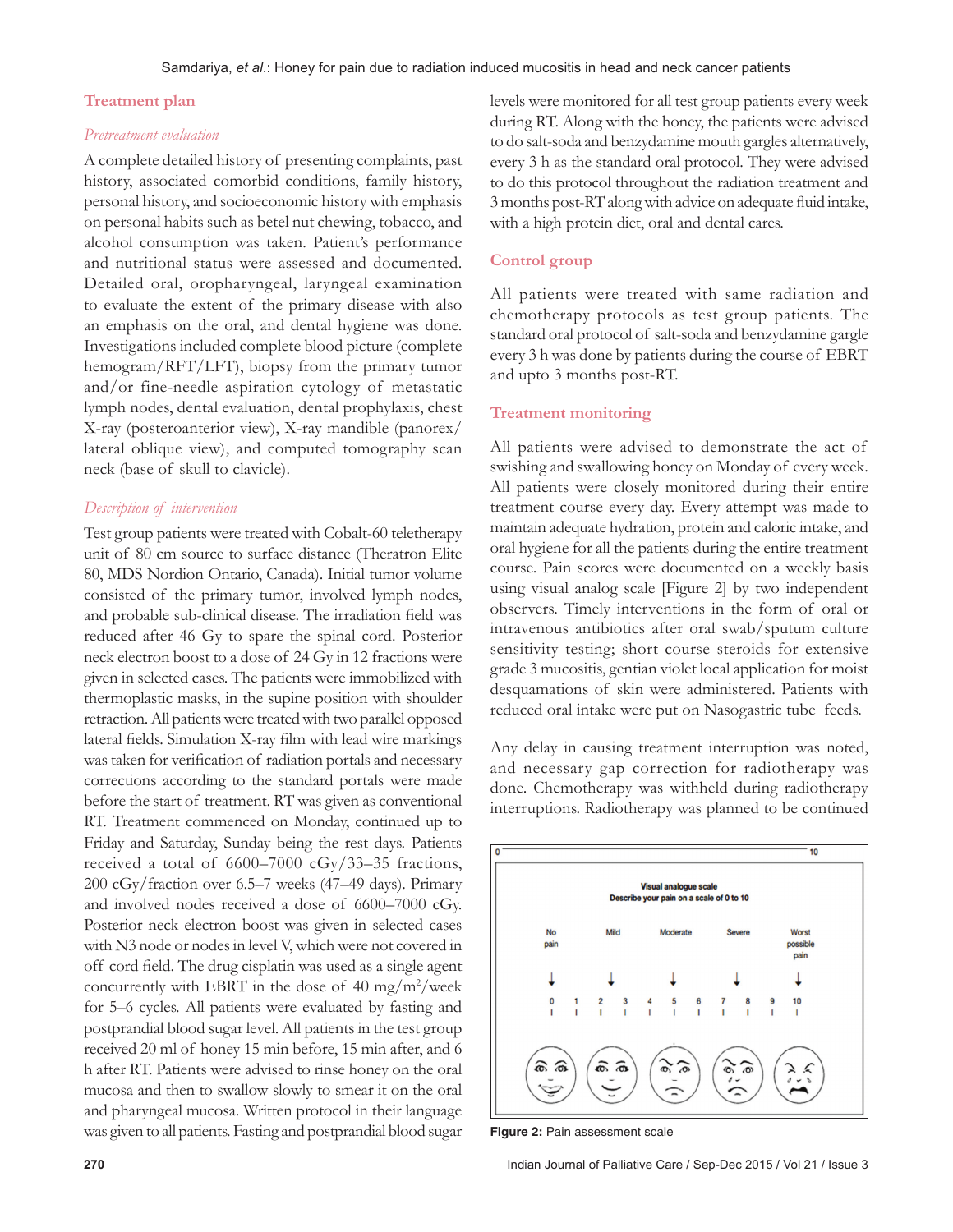in spite of chemotherapy being discontinued due to chemotherapy‑related toxicities.

### **Data analysis**

The data were compiled in (Microsoft Inc., United States) 2010 and software used for analysis was (SPSS version 20 IBM, United States). The data are presented in percentages and statistical tests used for comparing qualitative and quantitative data are Chi‑square and Mann– Whitney U-test, respectively.

## **OBSERVATIONS AND RESULTS**

A total of 78 patients with locally advanced HNCs were recruited according to the inclusion and exclusion criteria as mentioned earlier. Sixty‑nine patients were analyzed as nine patients (four in test and five in control) discontinued treatment or lost to follow‑up. The majority of patients were aged 51–70 years. Both groups were matched for age, gender, literacy, KPS, and grade of the tumor [Table 1]. Smoking was the most prevalent and chewing pain was the least prevalent habit in both groups. All Patients had the locally advanced disease. Approximately, 72% of patients in both groups had T3, T4, and Stage IVA disease [Tables 2 and 3]. Both group patients had received a mean dose of 69.77 Gy (test) 69.75 Gy (control). Majority had received 6 cycles of cisplatin (92.3% in the test and 93.9% in controls). None of the test group and the majority of controls (51.5%) had severe pain score during the  $7<sup>th</sup>$  week of RT [Table 4]. The Same pattern was seen in the post‑RT period [Table 5]. Mean pain score was significantly different in both groups during all weeks during and up to 6 weeks postradiotherapy except at presentation and during 1st week of radiotherapy (mean score of 3.08 and 6.54 for test and control respectively at  $7<sup>th</sup>$  week RT,  $P < 0.001$ ) [Table 6].

## **DISCUSSION**

Historically, locoregionally advanced head and neck tumors were treated with surgery (with or without adjuvant RT) or radiotherapy alone. Concurrent chemoradiation improves survival<sup>[10]</sup> and organ preservation at the cost of significant toxicities such as grade 3–4 mucositis and mucositis induced pain. Mucositis associated pain is the most debilitating symptom that reduces their oral intake and tolerability to complete the RT schedule and reducing the local control and survival.<sup>[11]</sup> This study was intended to evaluate the role of honey as a therapeutic measure for radiation-induced pain in HNC patients receiving definitive

| Characteristic<br>Control<br>P value<br><b>Test</b>                     |  |
|-------------------------------------------------------------------------|--|
|                                                                         |  |
| Mean age+SD<br>52.58±11.21<br>0.508<br>54.15±7.92                       |  |
| Sex                                                                     |  |
| Male<br>16<br>0.633<br>20                                               |  |
| Female<br>16<br>17                                                      |  |
| <b>Education status</b>                                                 |  |
| Literate<br>18<br>0.098<br>17                                           |  |
| Illiterate<br>19<br>15                                                  |  |
| Mean KPS+SD<br>$80.55 \pm 4.10$<br>$81.21 \pm 3.31$<br>0.470            |  |
| Smoking                                                                 |  |
| Yes<br>0.811<br>16<br>19                                                |  |
| <b>No</b><br>17<br>17                                                   |  |
| Alcohol                                                                 |  |
| Yes<br>0.436<br>12<br>14                                                |  |
| No<br>19<br>24                                                          |  |
| Chewing tobacco                                                         |  |
| Yes<br>0.809<br>23<br>22                                                |  |
| <b>No</b><br>11<br>13                                                   |  |
| RT dose<br>69.77±0.92<br>69.75±0.96<br>0.930                            |  |
| Overall treatment time<br>$49.61 \pm 2.03$<br>$53.18 \pm 4.34$<br>0.000 |  |

SD: Standard deviation; KPS: Karnofsky performance status; RT: Radiation therapy

| Table 2: T and N staging |                |                     |                      |      |  |
|--------------------------|----------------|---------------------|----------------------|------|--|
| <b>Stage</b>             |                | Test group $(n=36)$ | Control group (n=33) |      |  |
|                          | No             | %                   | No                   | %    |  |
| T stage                  |                |                     |                      |      |  |
| T <sub>1</sub>           | $\mathbf 1$    | 2.8                 | $\mathbf 1$          | 3.0  |  |
| T <sub>2</sub>           | 5              | 13.9                | 5                    | 15.2 |  |
| T <sub>3</sub>           | 14             | 38.9                | 13                   | 39.4 |  |
| T <sub>4</sub>           | 15             | 41.7                | 13                   | 39.4 |  |
| T <sub>4a</sub>          |                |                     |                      |      |  |
| <b>Tx</b>                | $\mathbf 1$    | 2.8                 | $\mathbf 1$          | 3.0  |  |
| N stage                  |                |                     |                      |      |  |
| N <sub>1</sub>           | 9              | 25                  | $\overline{7}$       | 21.2 |  |
| N2A                      | 9              | 25                  | 9                    | 27.3 |  |
| N2B                      | 11             | 30.6                | 9                    | 27.3 |  |
| N <sub>2</sub> C         | 3              | 8.3                 | 5                    | 15.2 |  |
| $N_3$                    | $\overline{2}$ | 5.6                 | $\overline{2}$       | 6.1  |  |
| N3A                      | $\overline{2}$ | 5.6                 | $\mathbf 1$          | 3.0  |  |

## **Table 3: Stage group**

| Stage group          |                          | Test group | Control group            |                          |
|----------------------|--------------------------|------------|--------------------------|--------------------------|
|                      | No                       | $\%$       | No                       | %                        |
| Stage I              | ٠                        | ٠          | $\overline{\phantom{a}}$ | $\overline{\phantom{a}}$ |
| Stage II             | $\overline{\phantom{a}}$ | -          | $\overline{\phantom{a}}$ | $\overline{\phantom{a}}$ |
| Stage III            | 5                        | 13.9       | 5                        | 15.2                     |
| Stage IV A           | 26                       | 72.2       | 24                       | 72.7                     |
| Stage IV B           | 4                        | 11.1       | $\overline{\mathcal{L}}$ | 9.1                      |
| Couldn't be assigned | $\mathbf{1}$             | 2.8        | $\mathbf{1}$             | 3                        |
| Total                | 36                       | 100        | 33                       | 100                      |

concurrent chemoradiation by conventional fractionation with weekly cisplatin.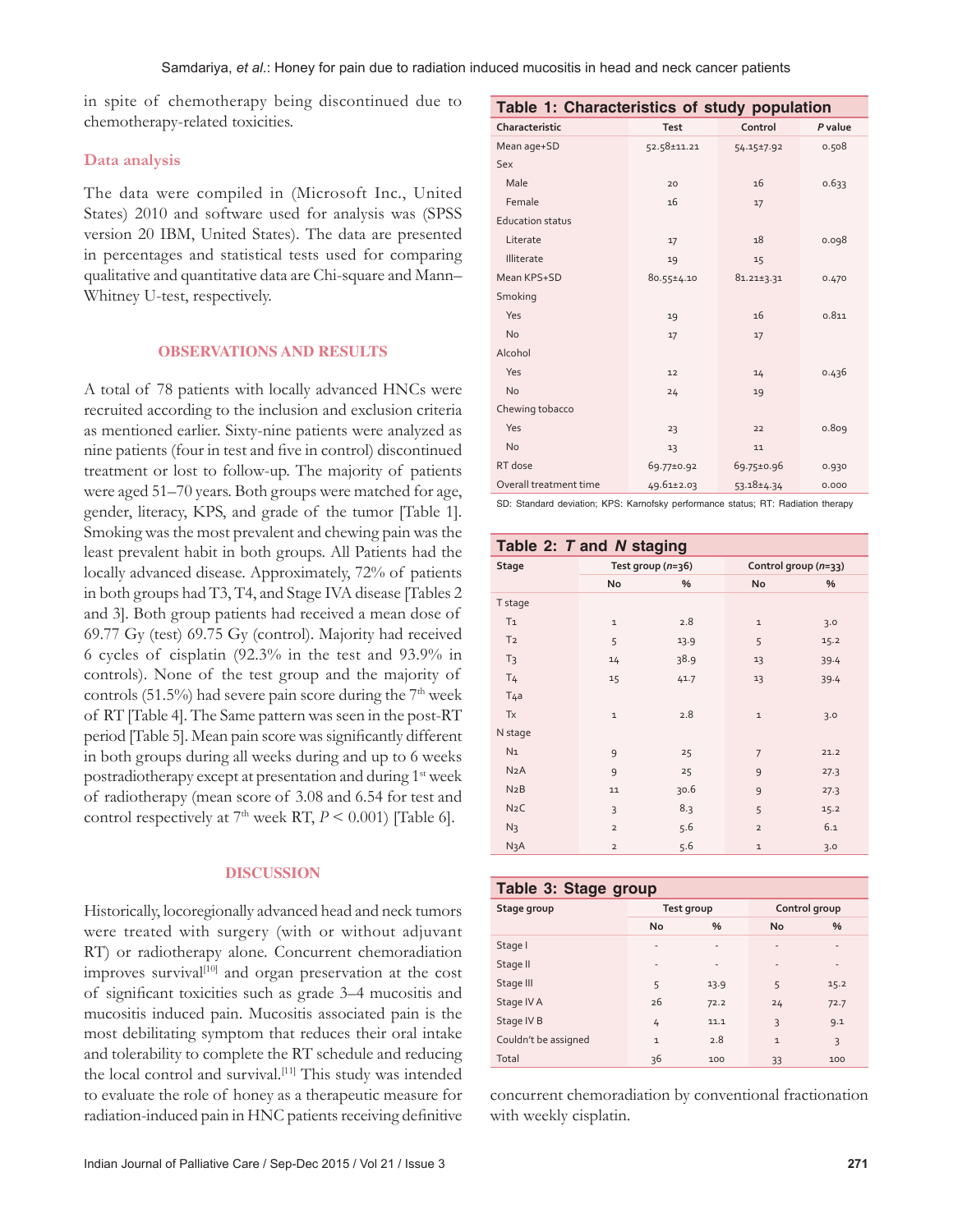| Table 4: Pain score during RT |                                                                        |                   |          |          |          |          |          |          |  |
|-------------------------------|------------------------------------------------------------------------|-------------------|----------|----------|----------|----------|----------|----------|--|
| Pain score                    | Number of subjects having different pain scores during RT (every week) |                   |          |          |          |          |          |          |  |
|                               | Week o                                                                 | Week <sub>1</sub> | Week 2   | Week 3   | Week 4   | Week $5$ | Week 6   | Week 7   |  |
| Test                          |                                                                        |                   |          |          |          |          |          |          |  |
| Score o                       | 6(16.7)                                                                | 10(27.8)          | 8(22.2)  | 4(4)     | 1(2.8)   | $\circ$  | $\circ$  | $\circ$  |  |
| Score 1-3                     | 23(63.9)                                                               | 25(69.4)          | 26(72.2) | 30(83.3) | 31(86.1) | 32(88.9) | 32(88.9) | 27(75)   |  |
| Score 4-6                     | 6(16.7)                                                                | 1(2.8)            | 2(5.6)   | 2(5.6)   | 4(11.1)  | 4(11.1)  | 4(11.1)  | 9(25)    |  |
| Score 7-10                    | 1(2.8)                                                                 | O(0)              | O(0)     | O(0)     | O(0)     | O(0)     | O(0)     | O(0)     |  |
| Control                       |                                                                        |                   |          |          |          |          |          |          |  |
| Score o                       | 20(60.6)                                                               | 5(15.2)           | 1(3)     | 1(3)     | 1(3)     | O(0)     | O(0)     | O(0)     |  |
| Score 1-3                     | 11(33.3)                                                               | 27(81.8)          | 27(81.8) | 20(60.6) | 12(36.4) | 4(15.2)  | 3(9.1)   | O(0)     |  |
| Score 4-6                     | 2(6.1)                                                                 | 1(3%)             | 5(15.2)  | 12(36.4) | 20(60.6) | 28(84.8) | 27(81.8) | 16(48.5) |  |
| Score 7-10                    | O(0)                                                                   | O(0)              | O(0)     | O(0)     | O(0)     | O(0)     | 3(9.1)   | 17(51.5) |  |

\*Numbers in parentheses denote percentage. RT: Radiation therapy

| Table 5: Pain score post RT |                                                                         |              |          |             |          |          |  |  |
|-----------------------------|-------------------------------------------------------------------------|--------------|----------|-------------|----------|----------|--|--|
| Pain score                  | Number of subjects having different pain scores post RT (every 15 days) |              |          |             |          |          |  |  |
|                             | Week <sub>1</sub>                                                       | Week 2       | Week 3   | Week 4      | Week 5   | Week 6   |  |  |
| Test group                  |                                                                         |              |          |             |          |          |  |  |
| Score o                     | 4(11.1)                                                                 | 26(72.2)     | 34(94.4) | 32(88.9)    | 32(88.9) | 32(88.9) |  |  |
| Score 1-3                   | 30(83.3)                                                                | 10(27.8)     | 2(5.6)   | 4(11.1)     | 4(11.1)  | 3(8.3)   |  |  |
| Score 4-6                   | 2(5.6)                                                                  | $\circ$      | $\circ$  | $\mathsf O$ | $\circ$  | 1(2.8)   |  |  |
| Score 7-9                   | $\circ$                                                                 | $\mathsf{o}$ | $\circ$  | $\mathsf O$ | $\circ$  | $\circ$  |  |  |
| Control group               |                                                                         |              |          |             |          |          |  |  |
| Score o                     | $\circ$                                                                 | 2(6.1)       | 3(9.1)   | 5(15.2)     | 9(27.3)  | 22(66.7) |  |  |
| Score 1-3                   | 9(27.3)                                                                 | 6(18.2)      | 14(42.4) | 21(63.6)    | 20(60.6) | 3(9.1)   |  |  |
| Score 4-6                   | 18(54.5)                                                                | 24(72.7)     | 16(48.5) | 7(21.2)     | 4(12.1)  | 6(18.2)  |  |  |
| Score 7-9                   | 6(18.2)                                                                 | 1(3)         | $\circ$  | O           | $\circ$  | 2(6.1)   |  |  |

\*Numbers in the parentheses denote percentage. RT: Radiation therapy

| Table 6: Comparison of mean pain score |                 |                 |                             |  |  |
|----------------------------------------|-----------------|-----------------|-----------------------------|--|--|
| Pain score                             | Test group      | Control group   | P value (Mann Whitney test) |  |  |
| During RT                              |                 |                 |                             |  |  |
| Week o                                 | $1.83 \pm 1.27$ | $1.36 \pm 1.29$ | $0.13$ (NS)                 |  |  |
| Week <sub>1</sub>                      | $1.53 \pm 1.31$ | $1.69 \pm 1.04$ | $0.56$ (NS)                 |  |  |
| Week 2                                 | $1.41 \pm 1.20$ | $2.33 \pm 1.08$ | 0.001                       |  |  |
| Week 3                                 | $1.56 \pm 1.13$ | $2.93 \pm 1.19$ | 0.000                       |  |  |
| Week 4                                 | $2.02 \pm 1.10$ | $3.67 \pm 1.19$ | 0.000                       |  |  |
| Week 5                                 | $2.25 \pm 1.10$ | $4.54 \pm 1.06$ | 0.000                       |  |  |
| Week 6                                 | $2.58 \pm 1.10$ | $5.21 \pm 1.24$ | 0.000                       |  |  |
| Week 7                                 | $3.08 \pm 1.02$ | $6.54 \pm 1.17$ | 0.000                       |  |  |
| Post RT                                |                 |                 |                             |  |  |
| 15 days                                | $1.36 \pm 1.12$ | $4.87 \pm 1.74$ | 0.000                       |  |  |
| 30 days                                | $0.36 \pm 0.63$ | $4.15 \pm 1.76$ | 0.000                       |  |  |
| 45 days                                | $0.08 \pm 0.36$ | 3.39±1.74       | 0.000                       |  |  |
| 6o days                                | $0.11 \pm 0.31$ | $2.27 \pm 1.37$ | 0.000                       |  |  |
| 75 days                                | $0.19 \pm 0.62$ | $1.84 \pm 1.54$ | 0.000                       |  |  |
| 90 days                                | $0.36 \pm 1.09$ | $1.57 \pm 2.62$ | 0.013                       |  |  |

NS: Not significant; RT: Radiation therapy

In this study, all patients in both the groups were matched for variables such as age, gender, education status, KPS habits(smoking, chewing paan, tobacco, etc.). Most common site affected in both the groups was oropharynx (36% in test group and 40% in control group) which may be attributed to the fact that though oral cavity cancers are the most common HNC in India, but majority of them undergo surgery, which was an exclusion criteria for our study. Majority (72%) had Stage IVA disease amongst the included stages in the study.

Both groups received a mean dose of 69.7 Gy. Majority had received 6 cycles of cisplatin (90% in the test and 93% in controls). Mean over-the-top was 49.61 days in the test group and 53.18 days in the control group. This difference was statistically significant  $(P < 0.001)$  and may be attributed to less treatment breaks in test group due to less pain.

Honey has potent antioxidant, analgesic, and anti‑inflammatory properties. Sonis *et al*. has described that analgesic and anti-inflammatory activity of honey are due to inhibition of the signal amplification by proinflammatory cytokines such as tumor necrosis factor‑α, interleukin‑1 (IL‑1) and IL‑6.[11] The analgesic property of honey is well confirmed in our study as shown in the tables. Unequal use of steroids and antibiotic use was two likely biases, but both of them were eliminated as steroids were used in only extensive grade 3 mucositis